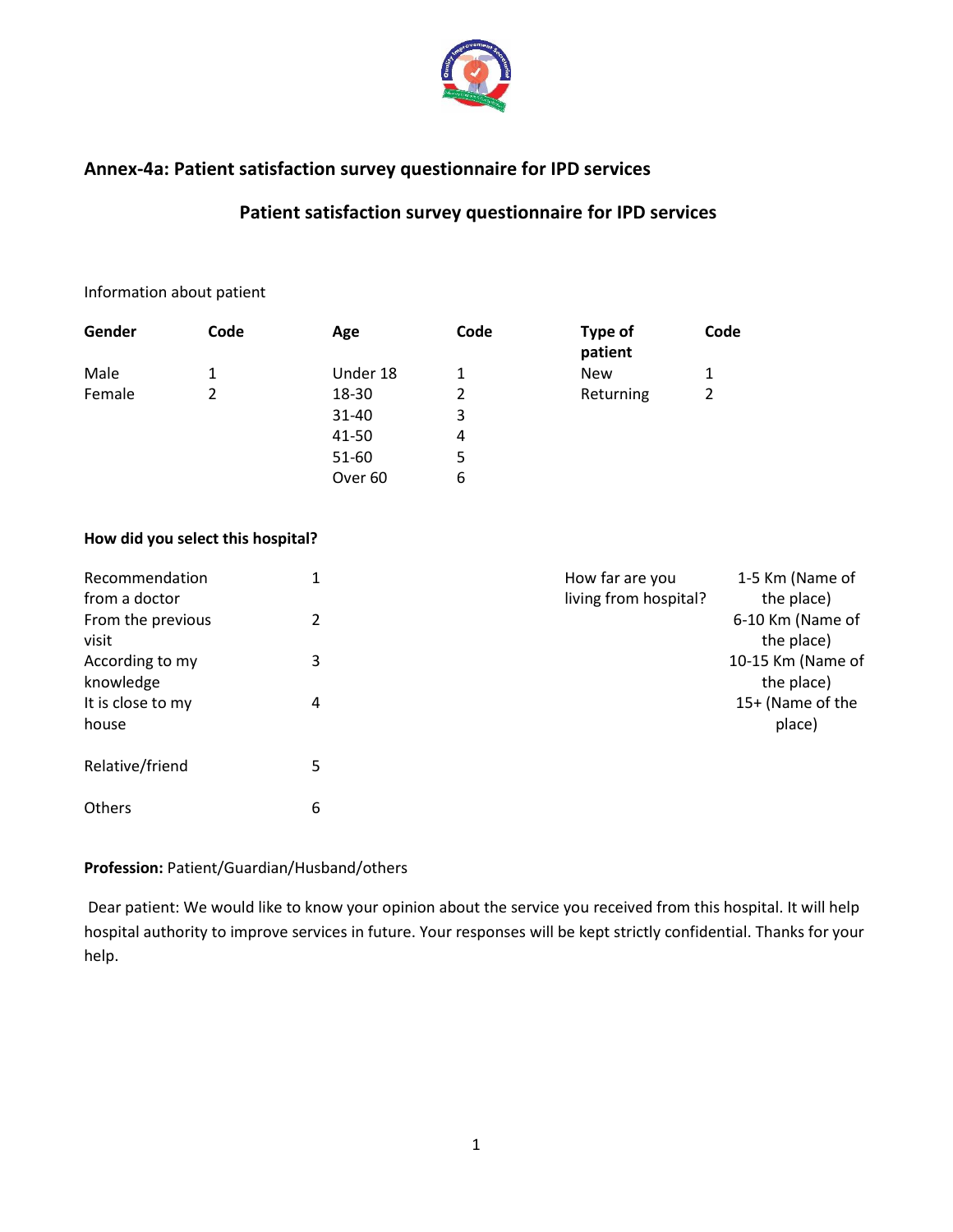Please rate the following:

| SI.No.                         | How satisfied are you with the<br>following?                                                                                                                                                                     | <b>Extremely</b><br>satisfied | <b>Very</b><br>satisfied | <b>Satisfied</b>        | <b>Very</b><br>dissatisfied | <b>Extremely</b><br>dissatisfied | <b>Does</b><br>not<br>apply |
|--------------------------------|------------------------------------------------------------------------------------------------------------------------------------------------------------------------------------------------------------------|-------------------------------|--------------------------|-------------------------|-----------------------------|----------------------------------|-----------------------------|
| $\boldsymbol{\mathsf{A}}$      | <b>Ease of getting service</b>                                                                                                                                                                                   |                               |                          |                         |                             |                                  |                             |
| $\mathbf{1}$                   | Waiting time in triage area/<br>reception area /getting<br>registered and admission<br>process done<br>-------------Min)                                                                                         | 5                             | $\overline{\mathbf{4}}$  | 3                       | $\overline{2}$              | $\mathbf{1}$                     | N/A                         |
| $\overline{2}$                 | Waiting time to see your doctor<br>in the ward (------Min/day)                                                                                                                                                   | 5                             | $\overline{\mathbf{4}}$  | 3                       | $\overline{2}$              | $\mathbf{1}$                     | N/A                         |
| $\overline{3}$<br>$\, {\bf B}$ | Getting care for illness/injury as<br>soon as you wanted it<br>Interpersonal manner, communication, time given                                                                                                   | 5                             | $\overline{\mathbf{4}}$  | 3                       | $\overline{2}$              | $\mathbf{1}$                     | N/A                         |
| 4                              | The                                                                                                                                                                                                              | 5                             | $\overline{\mathbf{4}}$  | 3                       | $\overline{\mathbf{2}}$     | $\mathbf{1}$                     | N/A                         |
|                                | courtesy/respect/dignity<br>shown to you by doctor?                                                                                                                                                              |                               |                          |                         |                             |                                  |                             |
| 5                              | The<br>courtesy/respect/dignity<br>shown to you by nurse?                                                                                                                                                        | 5                             | 4                        | 3                       | $\overline{2}$              | $\mathbf{1}$                     | N/A                         |
| $\boldsymbol{6}$               | The<br>courtesy/respect/dignity<br>shown to you by other staff<br>(Aya /registration<br>clerk/receptionist/lab<br>people/radiology &imaging<br>people/ward boys/accounts<br>people etc)<br>Plz tick if specified | 5                             | $\overline{\mathbf{4}}$  | $\overline{\mathbf{3}}$ | $\overline{2}$              | $\mathbf{1}$                     | N/A                         |
| $\overline{7}$                 | Doctor's willing to listen<br>you carefully                                                                                                                                                                      | 5                             | 4                        | 3                       | $\overline{2}$              | $\mathbf{1}$                     | N/A                         |
| 8                              | Giving time to answer your<br>questions                                                                                                                                                                          | 5                             | $\overline{\mathbf{4}}$  | 3                       | $\overline{2}$              | $\mathbf{1}$                     | N/A                         |
| q                              | Privacy arrangement<br>(Screen/wall/separation<br>etc)                                                                                                                                                           | 5                             | 4                        | 3                       | $\overline{2}$              | $\mathbf{1}$                     | N/A                         |
| 10                             | The thoroughness of the<br>examination                                                                                                                                                                           | 5                             | $\overline{\mathbf{4}}$  | 3                       | $\overline{2}$              | $\mathbf{1}$                     | N/A                         |
| 11                             | Explanation of your illness<br>the way you could<br>understand                                                                                                                                                   | 5                             | $\overline{\mathbf{4}}$  | $\overline{\mathbf{3}}$ | $\overline{2}$              | $\mathbf{1}$                     | N/A                         |
| 12                             | Explanation of your<br>procedure/treatment plan<br>the way you could<br>understand (Skip if no<br>procedure was done)                                                                                            | 5                             | $\overline{\mathbf{4}}$  | 3                       | $\overline{2}$              | $\mathbf{1}$                     | N/A                         |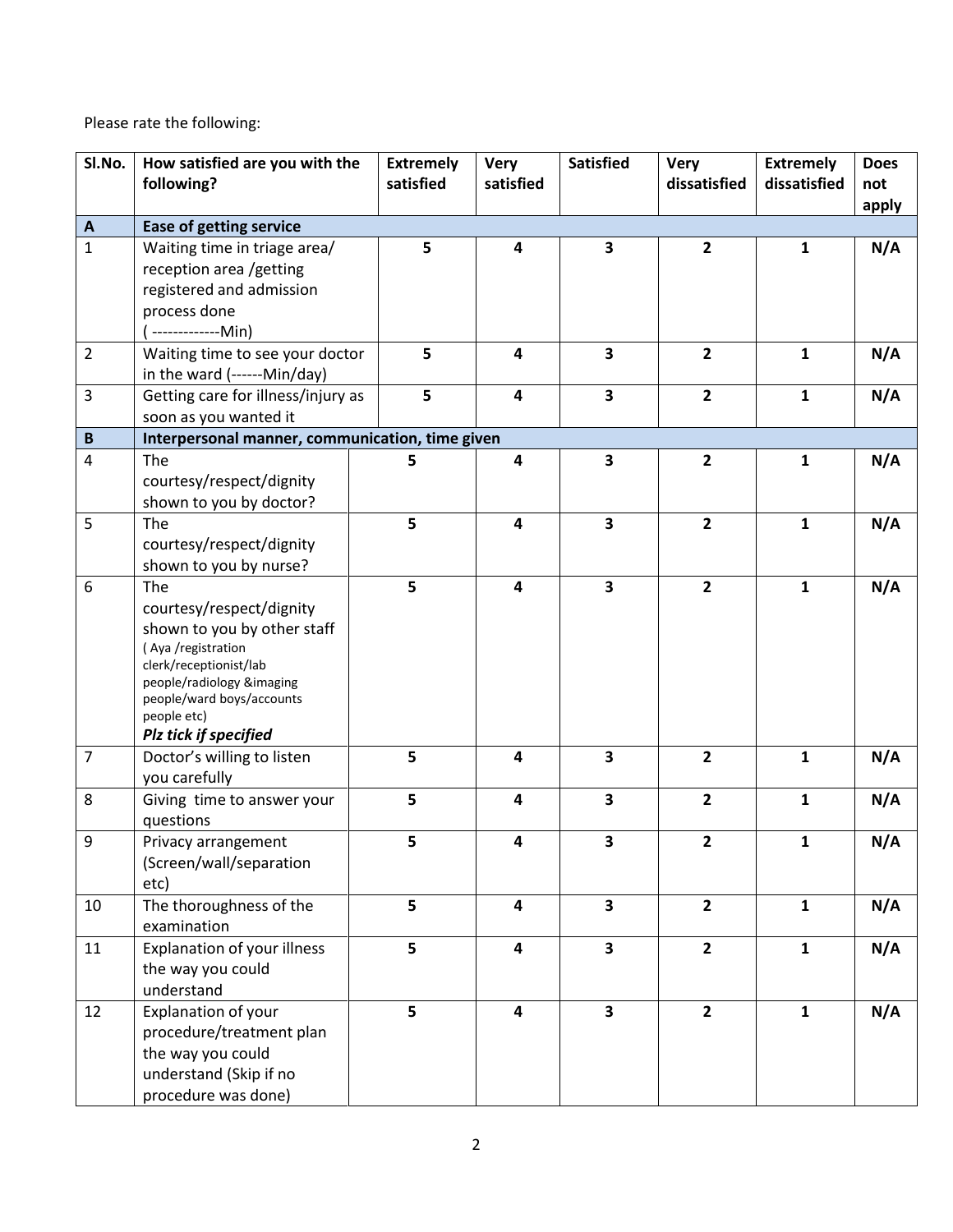| SI No       | How satisfied are you                            | <b>Extremely</b> | <b>Very</b>             | <b>Satisfied</b>        | <b>Very</b>    | <b>Extremely</b> | <b>Does</b> |
|-------------|--------------------------------------------------|------------------|-------------------------|-------------------------|----------------|------------------|-------------|
|             | with the following?                              | satisfied        | satisfied               |                         | dissatisfied   | dissatisfied     | not         |
|             |                                                  |                  |                         |                         |                |                  | apply       |
| 13          | Instructions regarding                           | 5                | 4                       | $\overline{\mathbf{3}}$ | $\overline{2}$ | $\mathbf{1}$     | N/A         |
|             | medication/follow up care                        |                  |                         |                         |                |                  |             |
| 14          | Time taken to get report of                      | 5                | $\overline{\mathbf{4}}$ | $\overline{\mathbf{3}}$ | $\overline{2}$ | $\mathbf{1}$     | N/A         |
|             | investigations ( ---------day)                   |                  |                         |                         |                |                  |             |
| 15          | Advice given to you on                           | 5                | $\overline{\mathbf{4}}$ | $\overline{\mathbf{3}}$ | $\overline{2}$ | $\mathbf{1}$     | N/A         |
|             | ways to stay                                     |                  |                         |                         |                |                  |             |
|             | healthy/improving your                           |                  |                         |                         |                |                  |             |
|             | health                                           |                  |                         |                         |                |                  |             |
| 16          | Amount of medicine                               | 5                | $\overline{\mathbf{4}}$ | $\overline{\mathbf{3}}$ | $\overline{2}$ | $\mathbf{1}$     | N/A         |
|             | received from hospital                           |                  |                         |                         |                |                  |             |
| 17          | Amount of investigation                          | 5                | $\overline{\mathbf{4}}$ | $\overline{\mathbf{3}}$ | $\overline{2}$ | $\mathbf{1}$     | N/A         |
|             | done from hospital                               |                  |                         |                         |                |                  |             |
| 18          | Ease of getting a referral                       | 5                | 4                       | $\overline{\mathbf{3}}$ | $\overline{2}$ | $\mathbf{1}$     | N/A         |
|             | when you needed                                  |                  |                         |                         |                |                  |             |
| $\mathbf C$ | About the hospital                               |                  |                         |                         |                |                  |             |
| 19          | Hours of                                         | 5                | 4                       | $\overline{\mathbf{3}}$ | $\overline{2}$ | $\mathbf{1}$     | N/A         |
|             | operation/opening hours                          |                  |                         |                         |                |                  |             |
|             | convenient for you                               |                  |                         |                         |                |                  |             |
| 20          | Sitting arrangement for                          | 5                | $\overline{\mathbf{4}}$ | $\overline{\mathbf{3}}$ | $\overline{2}$ | $\mathbf{1}$     | N/A         |
|             | attendant/visitor                                |                  |                         |                         |                |                  |             |
| 21          | Fan over bed                                     | 5                | 4                       | $\mathbf{3}$            | $\mathbf{2}$   | $\mathbf{1}$     | N/A         |
| 22          | Water (Drinking, hand                            | 5                | 4                       | 3                       | $\overline{2}$ | $\mathbf{1}$     | N/A         |
|             | wash, Wash etc)                                  |                  |                         |                         |                |                  |             |
| 23          | Toilet                                           | 5                | $\overline{\mathbf{4}}$ | $\mathbf{3}$            | $\overline{2}$ | $\mathbf{1}$     | N/A         |
| 24          | Overall general cleanliness                      | 5                | 4                       | 3                       | $\mathbf{2}$   | 1                | N/A         |
| 25          | Adequate parking (Plz skip<br>if not applicable) | 5                | $\overline{\mathbf{4}}$ | $\overline{\mathbf{3}}$ | $\overline{2}$ | $\mathbf{1}$     | N/A         |
| 26          | Signage and directions                           | 5                | $\overline{\mathbf{4}}$ | $\overline{\mathbf{3}}$ | $\overline{2}$ | $\mathbf{1}$     | N/A         |
|             | easy to follow                                   |                  |                         |                         |                |                  |             |
| D           | <b>Technical quality of care</b>                 |                  |                         |                         |                |                  |             |
| 27          | Problem solving (Cure,                           | 5                | 4                       | $\overline{\mathbf{3}}$ | $\overline{2}$ | $\mathbf{1}$     | N/A         |
|             | desired improvement)                             |                  |                         |                         |                |                  |             |
| E.          | <b>Financial aspect</b>                          |                  |                         |                         |                |                  |             |
| 28          | Cost of services I had to                        | 5                | $\overline{\mathbf{4}}$ | $\mathbf{3}$            | $\overline{2}$ | $\mathbf{1}$     | N/A         |
|             | pay (Tk----------------)                         |                  |                         |                         |                |                  |             |
| $\mathsf F$ | <b>General satisfaction</b>                      |                  |                         |                         |                |                  |             |
| 29          | Receiving services as                            | 5                | $\overline{\mathbf{4}}$ | $\mathbf{3}$            | $\mathbf{2}$   | $\mathbf{1}$     | N/A         |
|             | expected                                         |                  |                         |                         |                |                  |             |